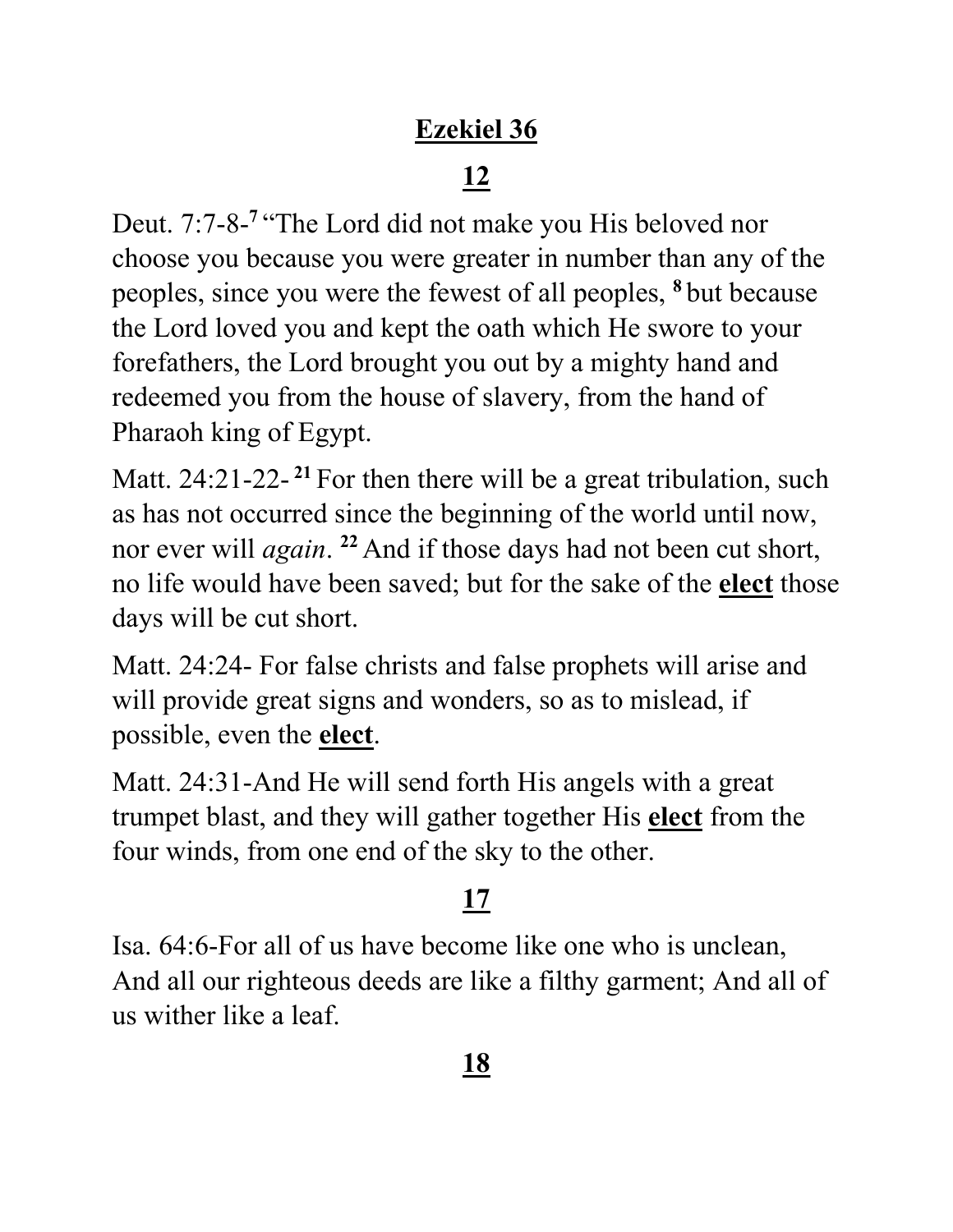Exod. 20:3-6- **<sup>3</sup>** "You shall have no other gods before Me. **<sup>4</sup>** "You shall not make for yourself an idol, or any likeness of what is in heaven above or on the earth beneath, or in the water under the earth. **<sup>5</sup>** You shall not worship them nor serve them; for I, the LORD your God, am a jealous God, inflicting the punishment of the fathers on the children, on the third and the fourth generations of those who hate Me, **<sup>6</sup>** but showing favor to thousands, to those who love Me and keep My commandments.

Rom. 2:22-*You* who say that one is not to commit adultery, do you commit adultery? *You* **who loathe idols**, do you rob temples?

## **19**

Deut. 28:49-50-<sup>49</sup> "The LORD will bring a nation against you from far away, from the end of the earth, as the eagle swoops down; a nation whose language you will not understand, **<sup>50</sup>** a nation with a defiant attitude, who will have no respect for the old, nor show favor to the young.

1 Sam. 8:5-and they said to him, "Behold, you have grown old, and your sons do not walk in your ways. Now appoint us a king to judge us **like all the nations**."

#### **20**

2 Sam. 12:14 (NKJV)-However, because by this deed **you have given great occasion to the enemies of the LORD to blaspheme**, the child also who is born to you shall surely die.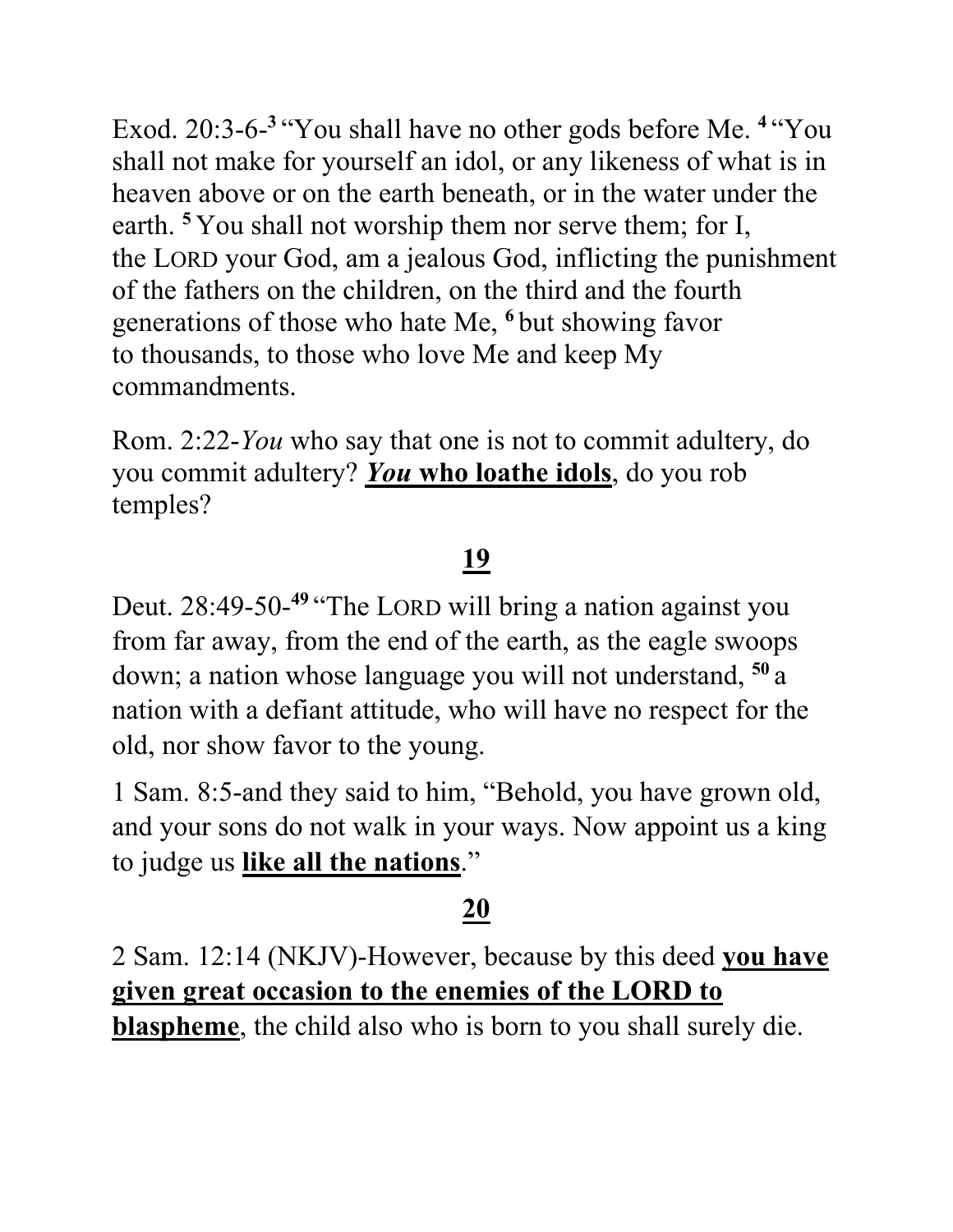Rom. 2:24-For "THE NAME OF GOD IS BLASPHEMED AMONG THE GENTILES BECAUSE OF YOU," just as it is written.

### **21**

Isa. 42:8-I am the Lord, that is My name; I will not give My glory to another, Nor My praise to idols.

#### **23**

Isa. 42:8-I am the Lord, that is My name; I will not give My glory to another, Nor My praise to idols.

#### **24-28**

John 3:5-Jesus answered, "Truly, truly, I say to you, unless someone is born of water and *the* Spirit, he cannot enter the kingdom of God.

John 3:9-Nicodemus responded and said to Him, "How can these things be?"

John 3:10-Jesus answered and said to him, "You are **the teacher** of Israel, and *yet* you do not understand these things?"

#### **30**

Isa. 65:21-23- They will build houses and inhabit *them*; They will also plant vineyards and eat their fruit. **<sup>22</sup>** They will not build and another inhabit, They will not plant and another eat; For as the lifetime of a tree, *so will be* the days of My people, And My chosen ones will fully enjoy the work of their hands. **<sup>23</sup>** They will not labor in vain, Or give birth *to children* for disaster; For they are the descendants of those blessed by the Lord, And their descendants with them.